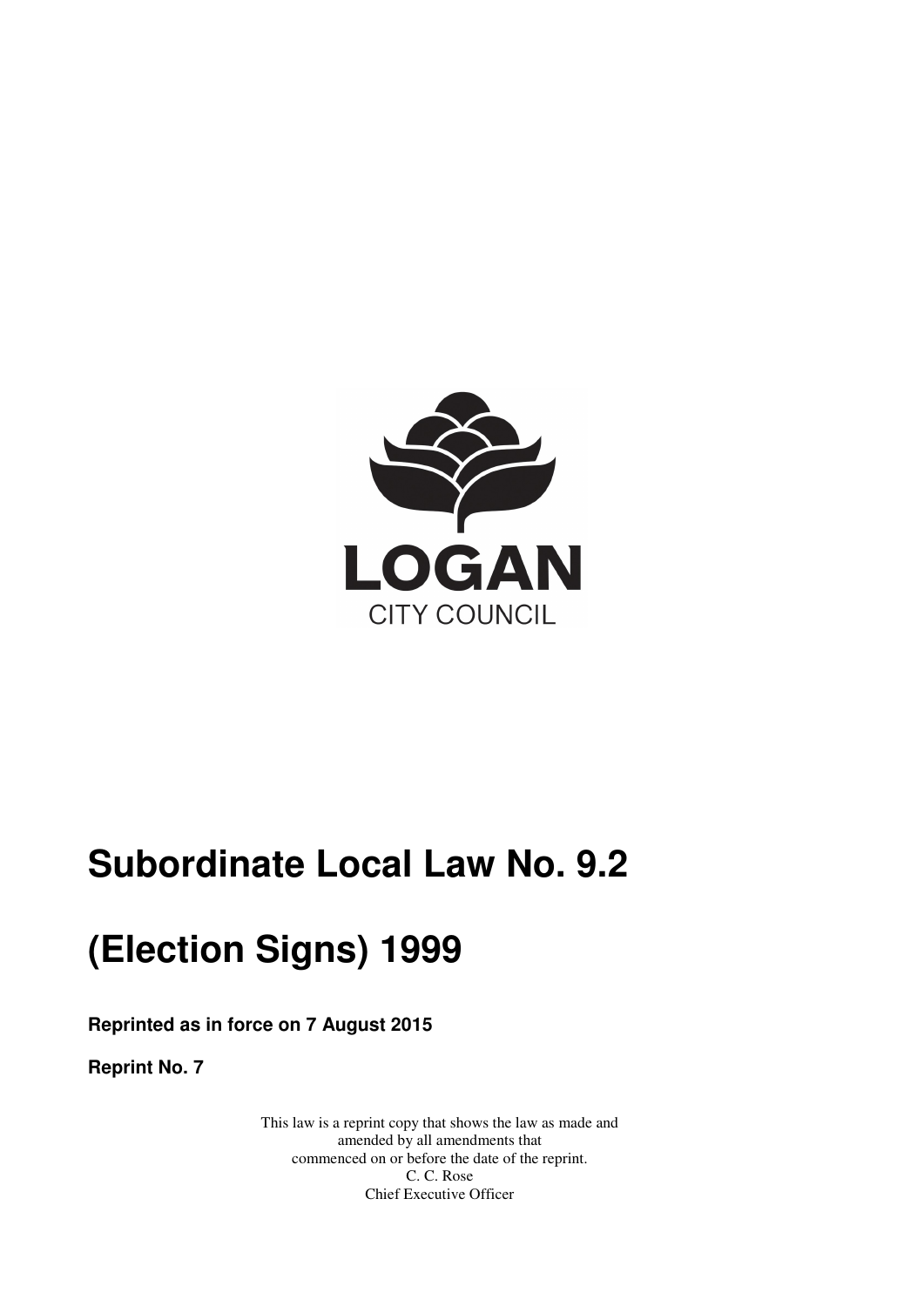

# **Subordinate Local Law No. 9.2** (Election Signs) 1999

# Contents

## Page

| Part 1          |                |  |  |
|-----------------|----------------|--|--|
|                 |                |  |  |
|                 | 2              |  |  |
|                 | 3              |  |  |
|                 | $\overline{4}$ |  |  |
| Part 2          |                |  |  |
|                 | 5              |  |  |
|                 | 6              |  |  |
| <b>Schedule</b> |                |  |  |
| <b>Endnotes</b> | 5              |  |  |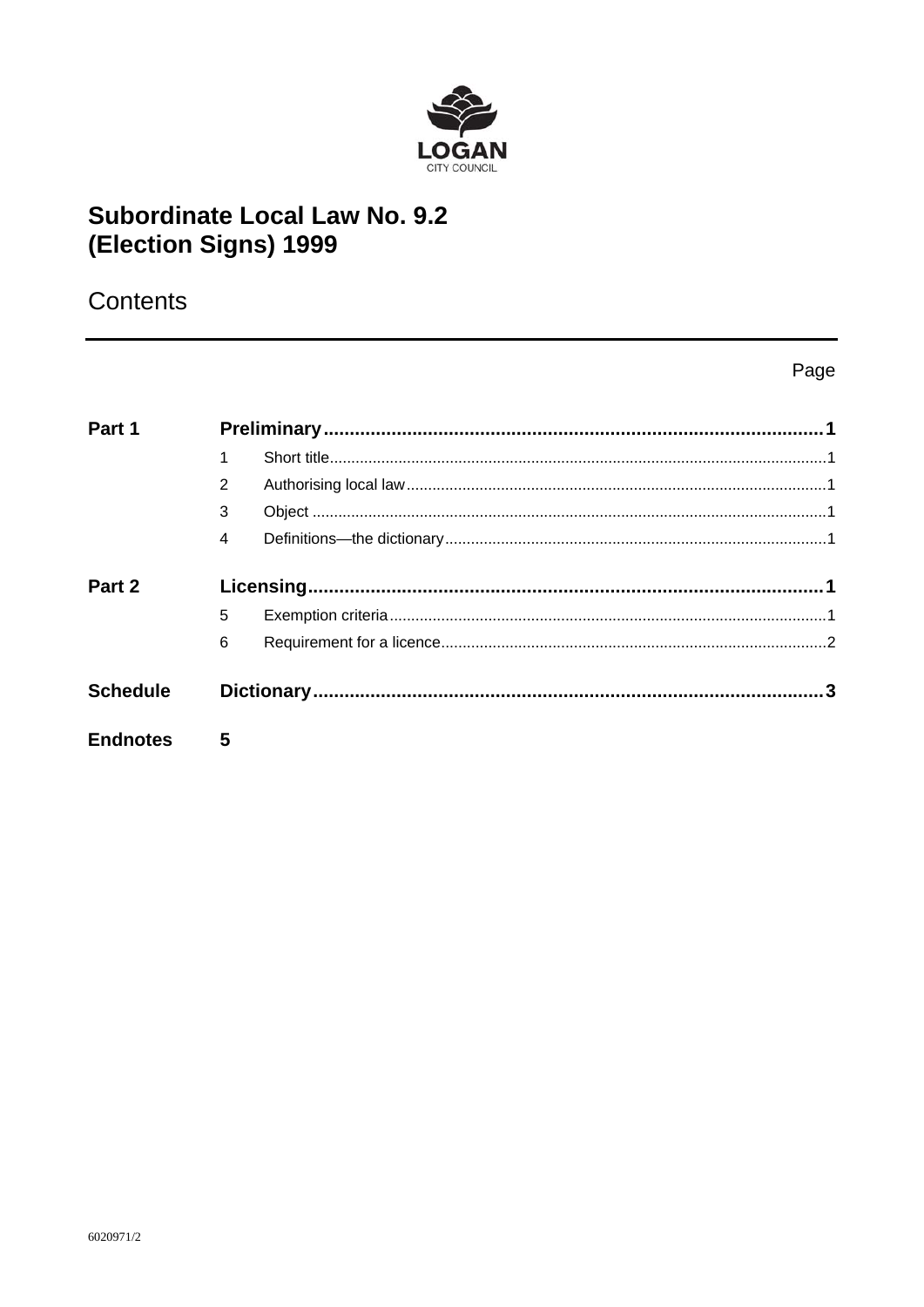# <span id="page-2-0"></span> **Logan City Council Subordinate Local Law No. 9.2 (Election Signs) 1999**

#### Part 1 **Preliminary**

## **1 Short title**

 This subordinate local law may be cited as *Subordinate Local Law No. 9.2 (Election Signs) 1999*.

## **2 Authorising local law**

This subordinate local law is made pursuant to *Local Law No. 9 (Licensing) 1999.* 

## **3 Object**

 The object of this subordinate local law is to assist in the implementation of *Local*  Law No. 9 (Licensing) 1999 by ensuring that an election sign is exhibited in a manner that does not detract from the natural and built environment and essential standards of public safety.

## **4 Definitions—the dictionary**

 The dictionary in the Schedule (Dictionary) of this subordinate local law defines particular words used in this subordinate local law.

#### Part 2 **Licensing**

## **5 Exemption criteria**

For the purposes of Schedule 2 (Dictionary) of *Local Law No. 9 (Licensing) 1999*, an election sign must comply with the following exemption criteria—

- (a) The election sign must be kept in good order and repair.
- (b) The election sign must not be exhibited on council property.
- (c) The election sign must not be exhibited so as to constitute a risk to public safety, road safety or obstruct the use of a road.

 *Examples of paragraph (c)—* 

Where an election sign is—

- • exhibited on street furniture, power pole, light pole, guard rail, traffic sign, road sign, parking sign, machinery, tree, plant or landscaped area
- exhibited unsecured or unattended on the carriageway of a road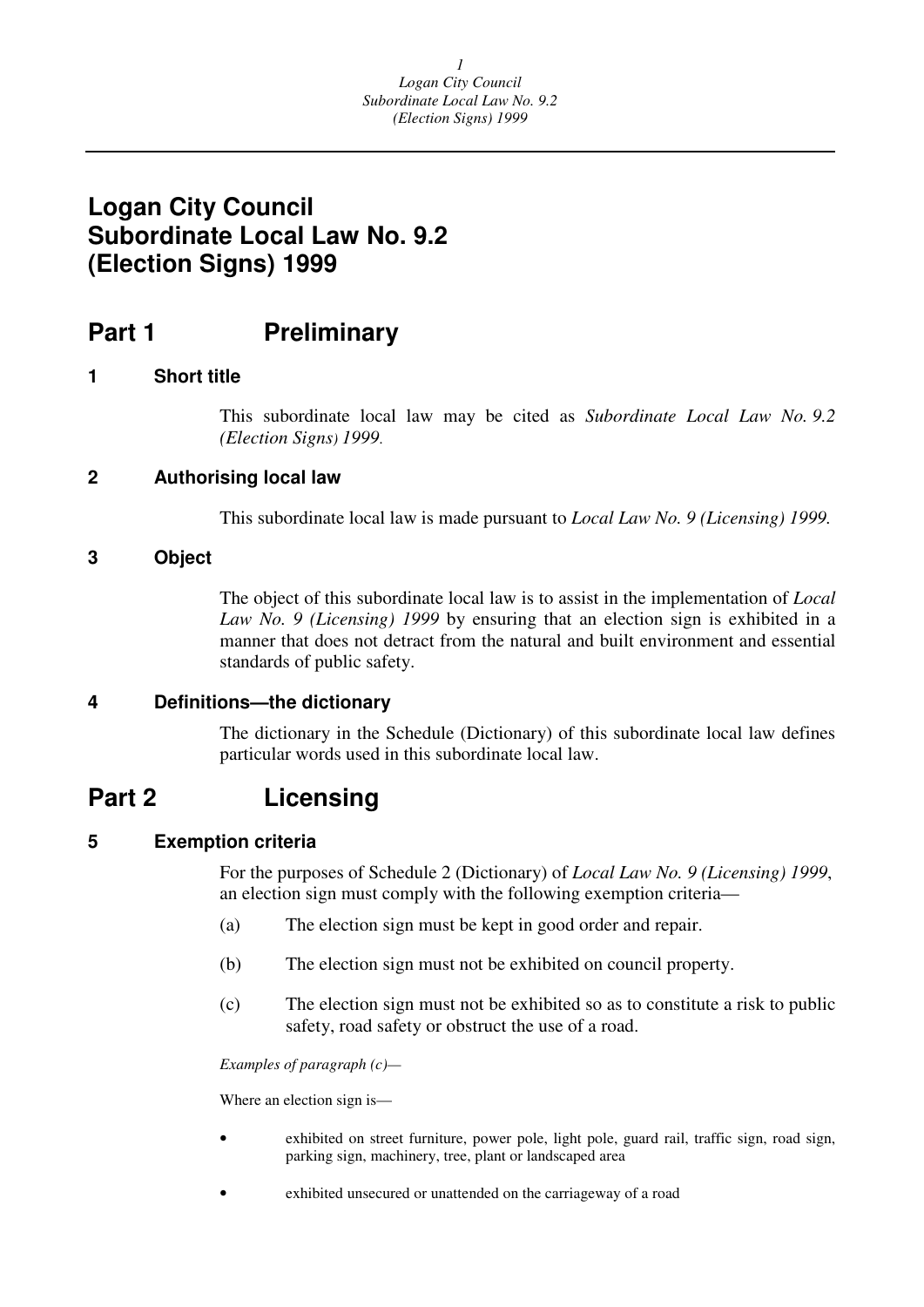- <span id="page-3-0"></span> • exhibited so that it obstructs, or is likely to obstruct pedestrian or bicycle movement on a paved footpath, walkway, bikeway or nature strip
- • positioned in a way that obstructs or hinders access to private premises when exiting a road, or obstructs or hinders access to a road when exiting private premises
- • positioned in a way that does not provide clear sight lines for drivers of vehicles or pedestrians at road junctions, vehicle access ways or pedestrian crossings
- exhibited in a way that creates a traffic problem or increases an existing traffic problem
- • not weighted, anchored or affixed so as to ensure stability and avoid falling or blowing into the path of a pedestrian or vehicular traffic
- exhibited on a traffic island, median strip or the centre of a roundabout
- • exhibited within an intersection controlled by traffic lights or within the intersections of two or more major roads
- • exhibited at a bus stop or in a school zone in a way that interferes with passengers entering or exiting a bus or another vehicle
- exhibited in a way that obstructs a pedestrian crossing or a school crossing
- • rotating, audible, illuminated, or incorporates reflective or fluorescent materials and is likely to cause a distraction to a driver
- • exhibited in a way that results in an accumulation of election signs in close proximity to an official traffic sign which is likely to hinder or obstruct a driver from seeing, reading or understanding the official traffic sign
- • for rural areas where the speed limit is 80 km/h or less, exhibited less than 3.5 metres from the edge of the nearest traffic lane
- • for rural areas where the speed limit is greater than 80 km/h, exhibited less than 6 metres from the edge of the nearest traffic lane
- (d) The election sign must have a surface area not exceeding  $1.1m<sup>2</sup>$  unless the election sign is displayed on an approved advertisement.

#### **Requirement for a licence 6**

 For the purposes of section 5(3) (Requirement for a licence) of *Local Law No. 9 (Licensing) 1999*, a licence is not required for the exhibition of an election sign.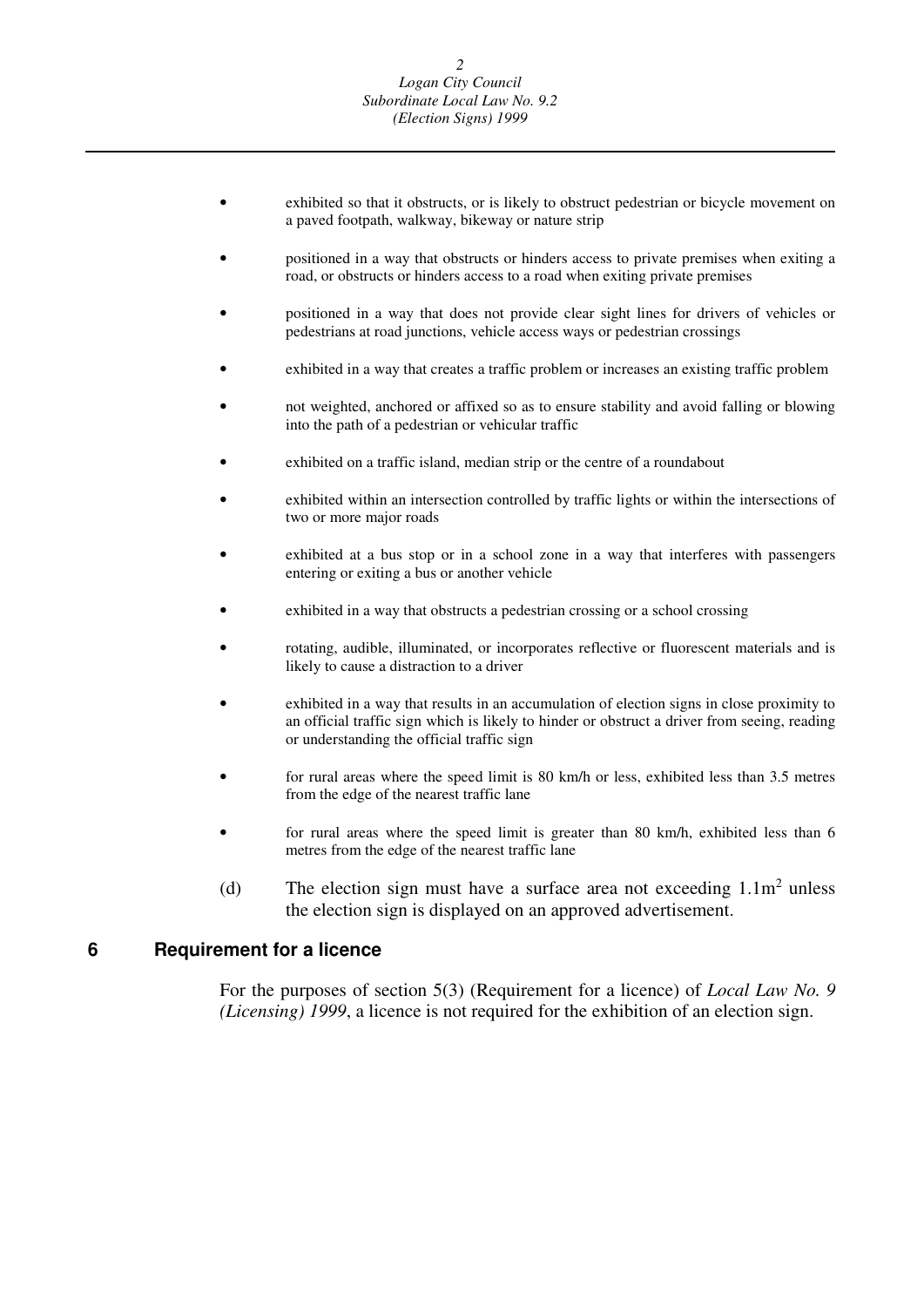# <span id="page-4-0"></span>**Schedule Dictionary**

section 4

#### *approved advertisement* means an advertisement that is—

- (a) approved by a development permit; or
- (b) deemed self assessable in accordance with the respective planning scheme; or
- (c) licensed in accordance with Local Law No. 9 (Licensing) 1999; or
- (d) lawfully carried out under Local Law No. 12 (Council Property and Other Public Places) 2003.

#### *council asset* means—

- (a) a fixture, chattel, material, plant, animal, thing or other tangible property of which the local government is the owner or occupier; and
- (b) a council logo, any intellectual property right or other intangible property of which the local government is the owner.

### *council property* means—

- (a) trust land; or
- (b) a reserve; or
- (c) premises of which the local government is the owner or occupier; or
- (d) a council asset.

#### *election* means—

- (a) an election of a member of the local government; or
- (b) an election of a member of the Legislative Assembly; or
- (c) an election of a member of the House of Representatives or the Senate; or
- (d) an election of a person to a position in accordance with the provisions of an Act.

 *exhibit* includes in relation to an election sign the painting, writing, drawing, depiction, making, erection, affixing, putting up, operation or transport of an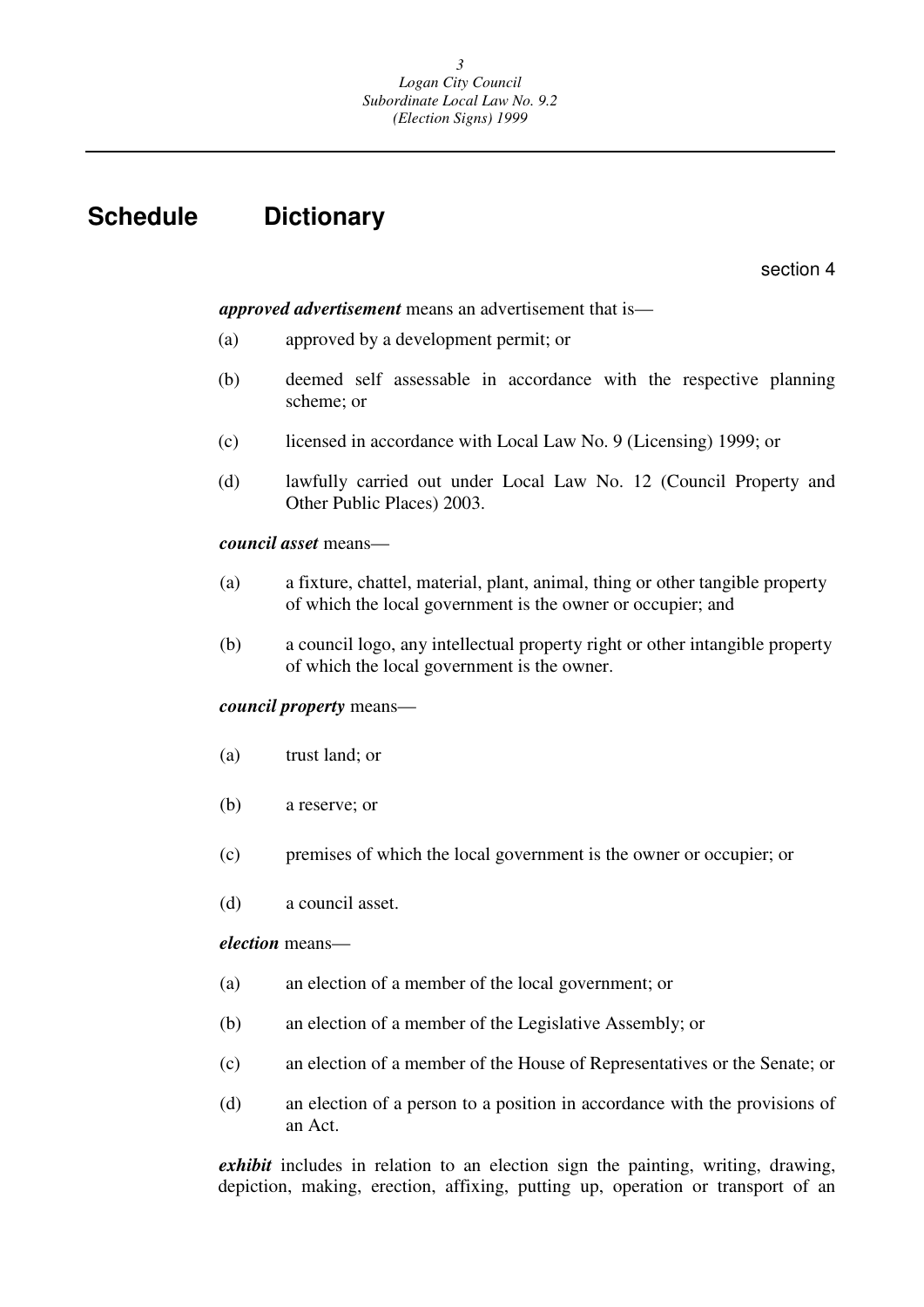election sign.*reserve* means land which is placed under the control of the local government pursuant to legislation.

 *trust land* means land *dedicated* as a reserve or granted in trust under the *Land Act 1994* and for which the local government is the trustee under the *Land Act 1994*.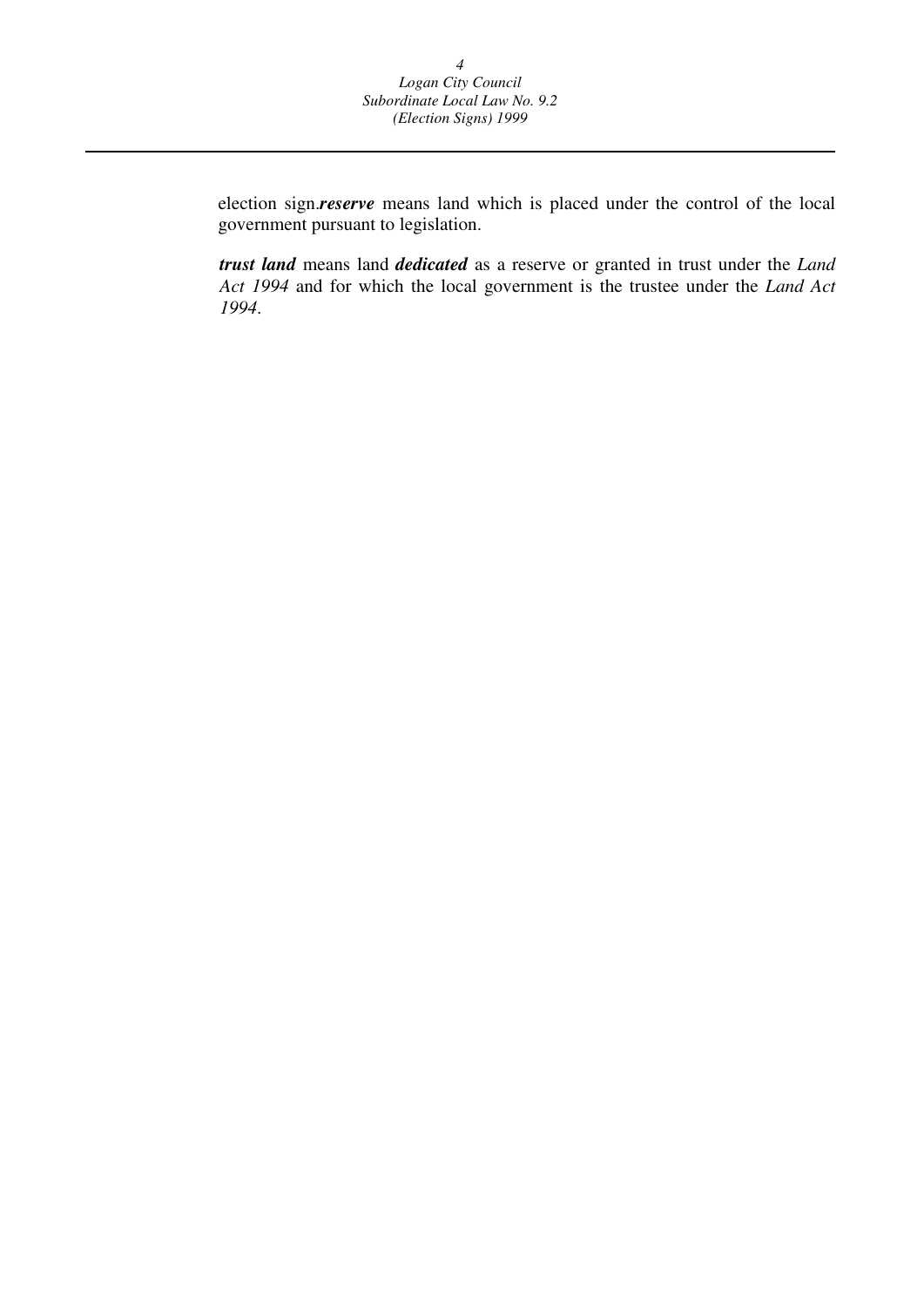# <span id="page-6-0"></span>**Endnotes**

| <b>Index to Endnotes</b> |                                       |
|--------------------------|---------------------------------------|
| $\mathbf{2}$             | Date to which amendments incorporated |
| 3                        | Key                                   |
| 4                        | <b>Table of reprints</b>              |
| 5                        | <b>List of legislation</b>            |
| 6                        | <b>List of annotations</b>            |
|                          |                                       |

#### **2 Date to which amendments incorporated**

This reprint includes all amendments that commenced operation on or before [date].

#### **3 Key**

Key to abbreviations in list of legislation and annotations

| <b>Key</b> | <b>Explanation</b> |
|------------|--------------------|
| amd        | = amended          |
| ch         | = chapter          |
| def        | = definition       |
| div        | $=$ division       |
| hdg        | $=$ heading        |
| ins        | = inserted         |
| om         | = omitted          |
| р          | = page             |
| pt         | $=$ part           |
| renum      | = renumbered       |
| rep        | = repealed         |
| S          | = section          |
| sch        | = schedule         |
| sdiv       | $=$ subdivision    |
|            |                    |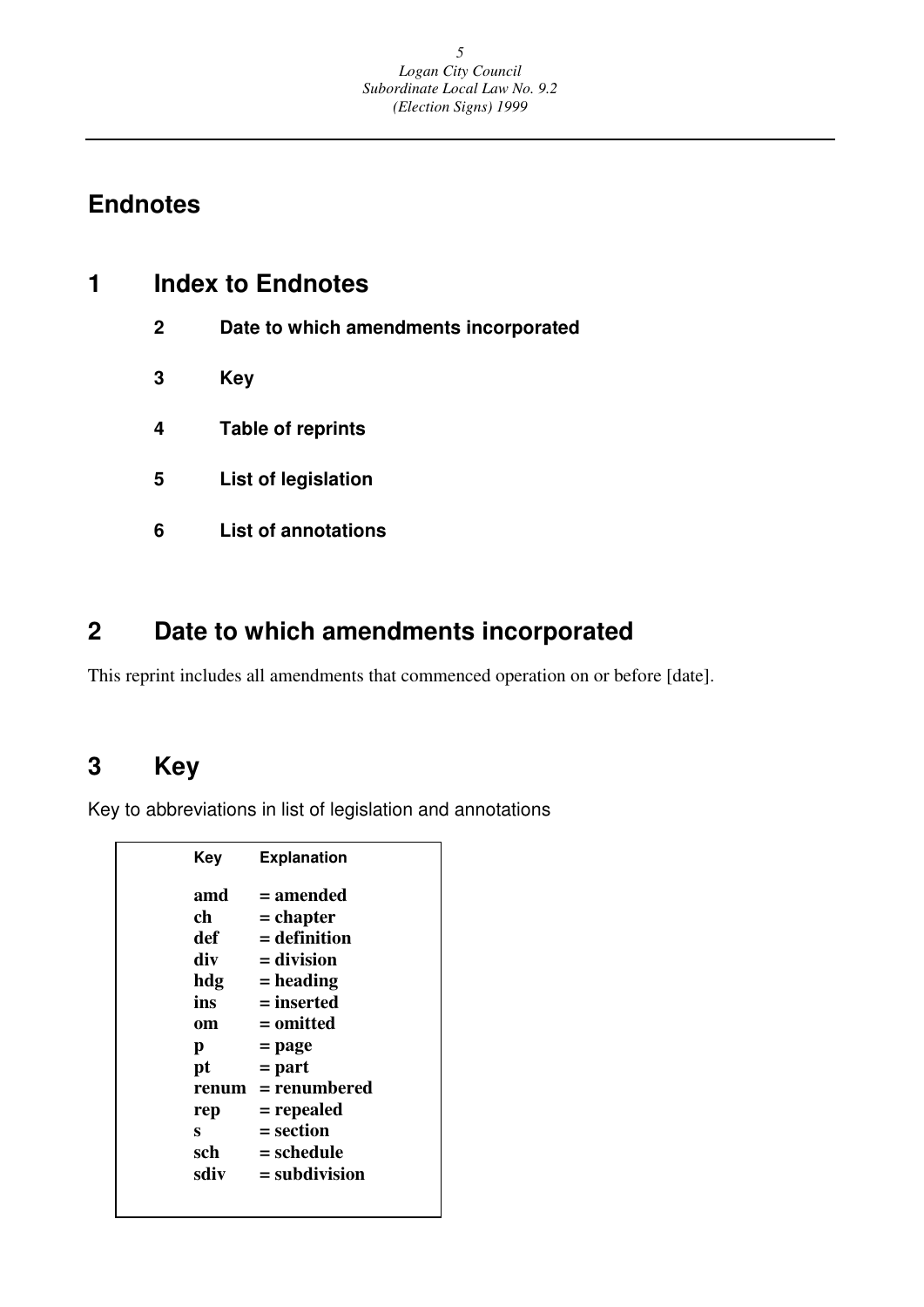# <sup>6</sup><br> *Logan City*<br> *Subordinate Locc<br>
<i>Clection Si*<br> *4*<br> **4 Table of reprints Table of reprints**

A reprint is issued upon the commencement of an amending instrument. A reprint is given the date of commencement of the amending instrument.

| Reprint        | <b>Amendments included</b>                                       | <b>Reprint date</b> |
|----------------|------------------------------------------------------------------|---------------------|
| No.            |                                                                  |                     |
|                |                                                                  |                     |
| 1              | Subordinate<br>$\mathfrak{Z}$<br>Amending<br>Local<br>No.<br>Law | 12 September 2001   |
|                | (Miscellaneous Subordinate Local Laws) 2001                      |                     |
|                |                                                                  |                     |
| $\overline{2}$ | Amending Subordinate Local Law No. 2 (Subordinate                | 17 December 2003    |
|                | Local Law No. 9.2 (Election Signs)1999) 2003                     |                     |
|                |                                                                  |                     |
| 3              | Amending Subordinate Local Law No. 3 (Subordinate                | 14 September 2005   |
|                | Local Law No. 9.2 (Election Signs) 1999) 2005                    |                     |
|                |                                                                  |                     |
| 4              | Subordinate<br>No.<br>Amending<br>Local<br>$\mathcal{I}$<br>Law  | 19 October 2007     |
|                | (Miscellaneous Subordinate Local Laws) 2007                      |                     |
|                |                                                                  |                     |
| 5              | Subordinate<br>Amending<br>Local<br>No.<br>$\mathcal{I}$<br>Law  | 14 January 2011     |
|                | (Miscellaneous Subordinate Local Laws) 2010                      |                     |
|                |                                                                  |                     |
| 6              | Subordinate<br>No.<br>Amending<br>Local<br>Law<br>$\mathcal{I}$  | 22 July 2011        |
|                | (Miscellaneous Subordinate Local Laws) 2010                      |                     |
|                |                                                                  |                     |
| 7              | Subordinate<br>Amending<br>No.<br>$\mathcal{I}$<br>Local<br>Law  | 7 August 2015       |
|                | (Miscellaneous Subordinate Local Laws) 2015                      |                     |
|                |                                                                  |                     |

Table of reprints of this subordinate local law

#### **5List of legislation**

**Original Local Law** 

 Local Law No. 9 (Licensing) 1999 date of gazettal 7 May 1999 Reprinted as in force 14 January 2011 Reprint No. 6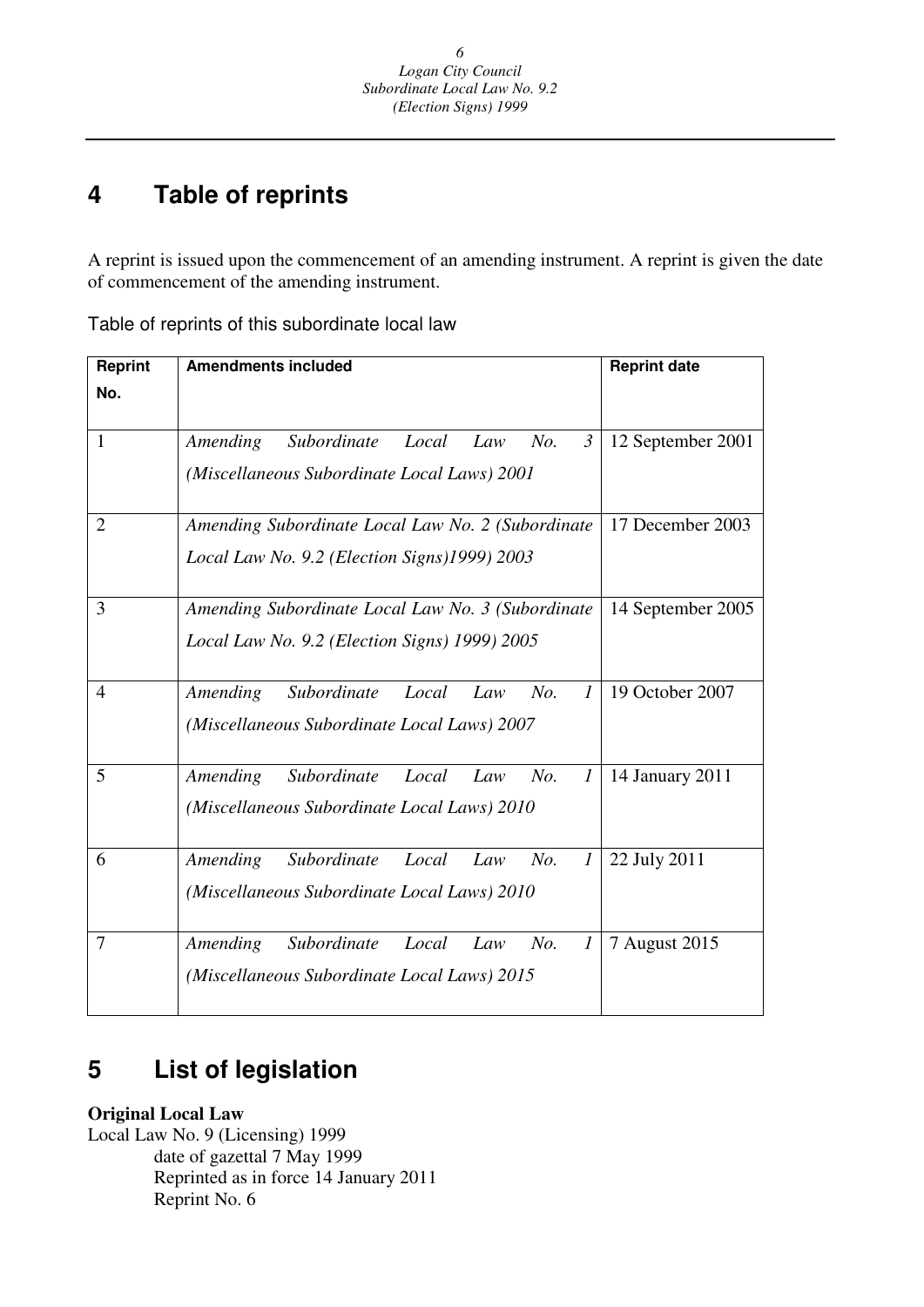```
Amending Local Laws
```
 Amending Local Law No. 1 (Miscellaneous Local Laws) 2001 Amending Local Law No. 1 (Miscellaneous Local Laws) 2003 Amending Local Law No. 1 (Miscellaneous Local Laws) 2005 Amending Local Law No. 1 (Miscellaneous Local Laws) 2007 Amending Local Law No. 1 (Miscellaneous Local Laws) 2010 date of gazettal 14 January 2011 date of gazettal 9 March 2001 date of gazettal 11 July 2003 date of gazettal 24 June 2005 date of gazettal 9 November 2007

## **Original Subordinate Local Laws**

 Subordinate Local Law No. 9.1 (Domestic Water Distribution) 1999 Subordinate Local Law No. 9.2 (Election Signs) 1999 Subordinate Local Law No. 9.3 (Itinerant Vending) 1999 Subordinate Local Law No. 9.4 (Stalls) 1999 Subordinate Local Law No. 9.4 (Heavy Vehicle Parking (Other than on a Road)) 2005 Subordinate Local Law No. 9.4 (Heavy Vehicle Parking on Residential Premises) 2010 Subordinate Local Law No. 9.5 (Dangerous Fencing) 1999 Subordinate Local Law No. 9.6 (Animal Slaughtering) 1999 date of Council resolution 6 July 1999 Reprinted as in force 29 June 2005 Now repealed Reprint No. 2 date of Council resolution 6 July 1999 Reprinted as in force 22 July 2011 Reprint No. 7 date of Council resolution 6 July 1999 Reprinted as in force 14 January 2011 Reprint No. 4 date of Council resolution 6 July 1999 Reprinted as in force 29 June 2005 Now repealed Reprint No. 2 date of Council resolution 31 January 2006 Original as in force 17 March 2006 Now repealed date of Council resolution 24 August 2010 Reprinted as in force 22 July 2011 Reprint No. 1 date of Council resolution 6 July 1999 Reprinted as in force 29 June 2005 Now repealed Reprint No. 2 date of Council resolution 6 July 1999 Reprinted as in force 29 June 2005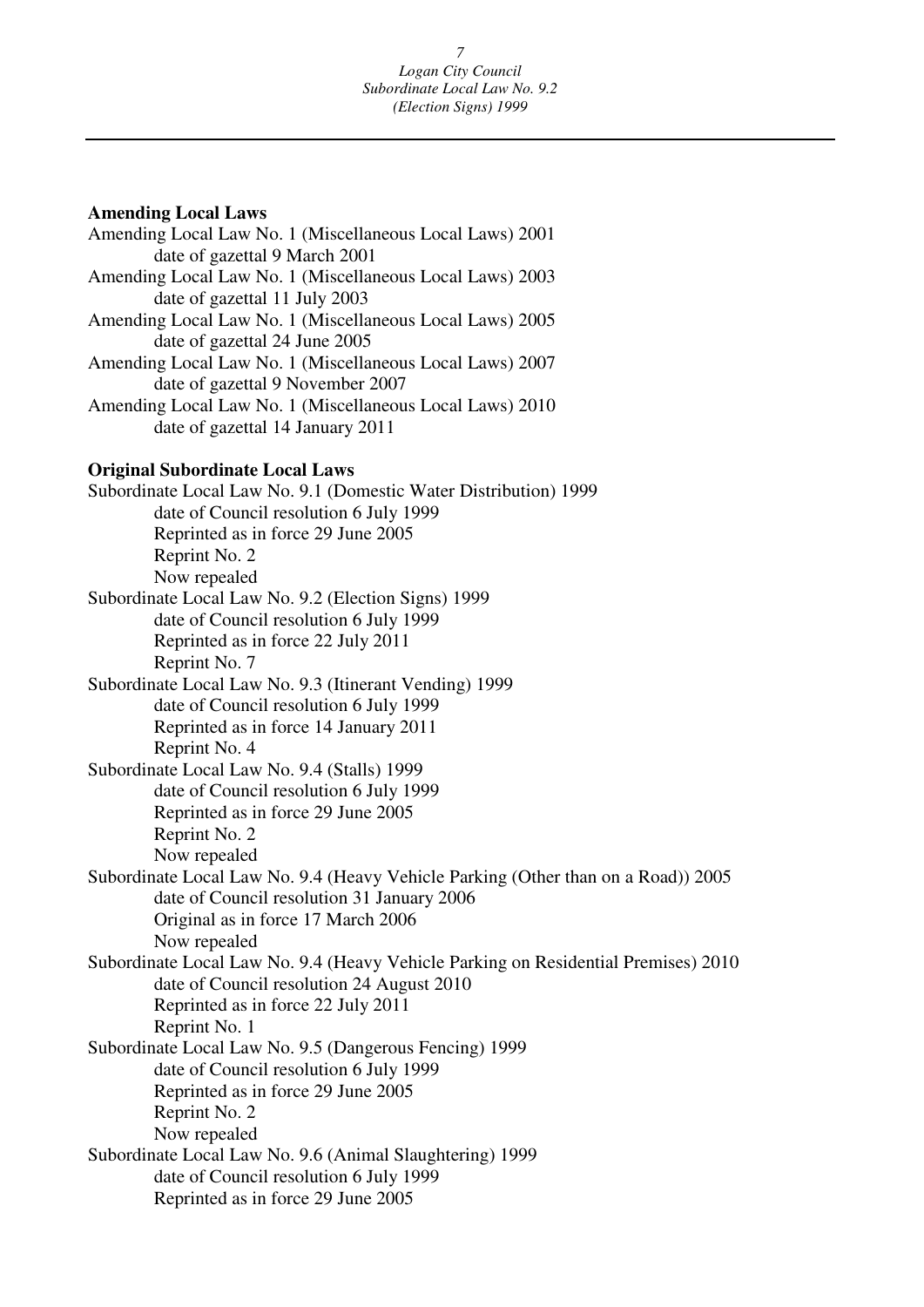Subordinate Local Law No. 9.7 (Animal Vending) 1999 Subordinate Local Law No. 9.8 (Events) 1999 Subordinate Local Law No. 9.9 (Markets) 1999 Subordinate Local Law No. 9.10 (Accommodation Premises) 1999 Subordinate Local Law No. 9.11 (Advertisement) 1999 Subordinate Local Law No. 9.12 (Home Business) 1999 Subordinate Local Law No. 9.13 (Cemetery Undertaking) 1999 Subordinate Local Law No. 9.14 (Intensive Animal Husbandry) 1999 Subordinate Local Law No. 9.15 (Kennels and Cattery) 1999 Subordinate Local Law No. 9.16 (Mortuary Undertaking) 1999 Subordinate Local Law No. 9.17 (Relocatable Home Parks) 1999 Reprint No. 2 Now repealed date of Council resolution 6 July 1999 Reprinted as in force 29 June 2005 Reprint No. 2 date of Council resolution 6 July 1999 Reprinted as in force 22 July 2011 Reprint No. 5 date of Council resolution 6 July 1999 Reprinted as in force 29 June 2005 Reprint No. 2 Now repealed date of Council resolution 6 July 1999 Reprinted as in force 22 July 2011 Reprint No. 5 date of Council resolution 6 July 1999 Reprinted as in force 22 July 2011 Reprint No. 6 date of Council resolution 6 July 1999 Reprinted as in force 19 October 2007 Reprint No. 4 Now repealed date of Council resolution 6 July 1999 Reprinted as in force 29 June 2005 Reprint No. 2 date of Council resolution 6 July 1999 Reprinted as in force 29 June 2005 Reprint No. 2 Now repealed date of Council resolution 6 July 1999 Reprinted as in force 22 July 2011 Reprint No. 5 date of Council resolution 6 July 1999 Reprinted as in force 29 June 2005 Reprint No. 2 Now repealed date of Council resolution 6 July 1999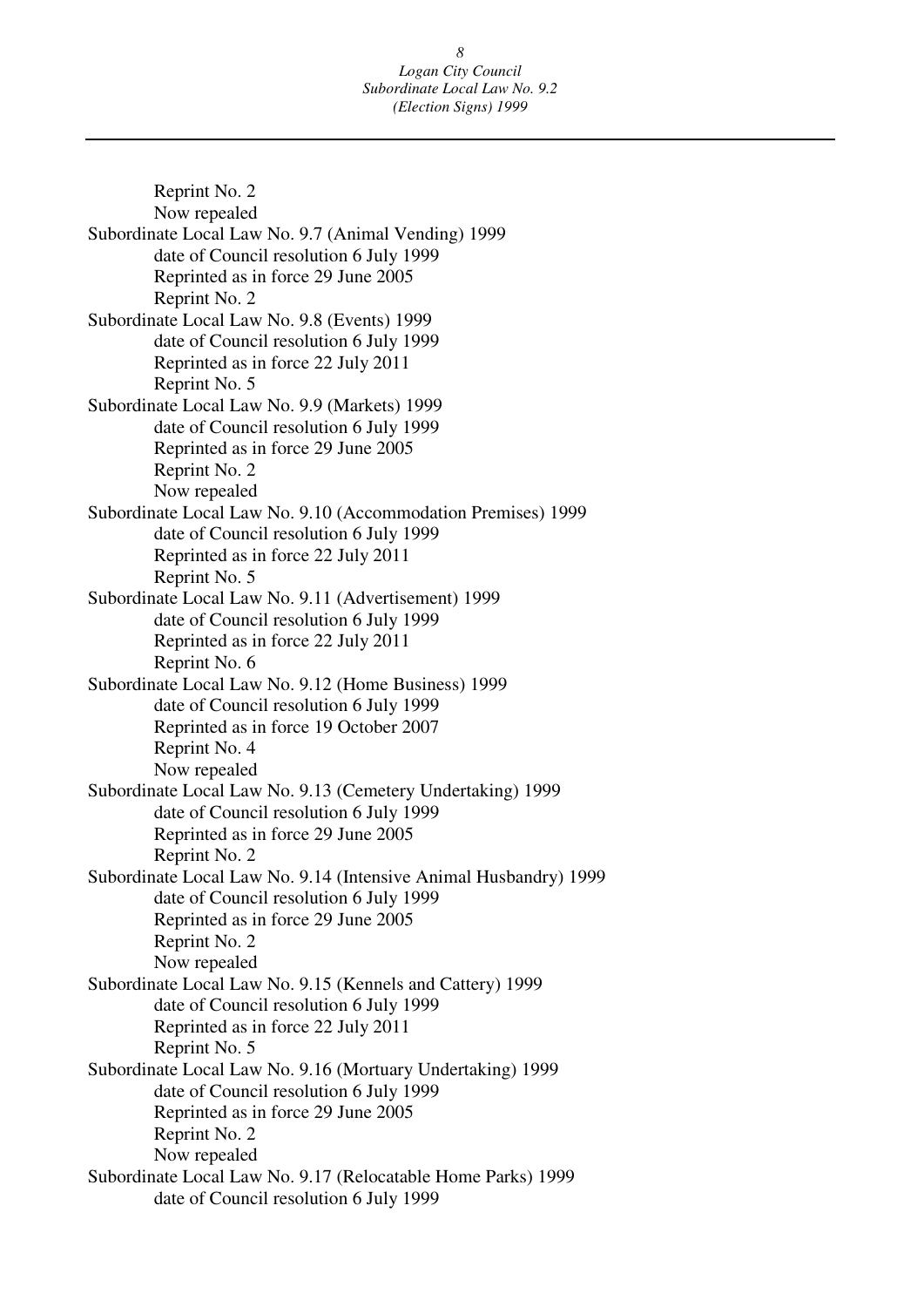Amending Subordinate Local Law No. 3 (Miscellaneous Subordinate Local Laws) 2001 Amending Subordinate Local Law No. 5 (Subordinate Local Law No. 9.11 (Advertisement) 1999) Amending Subordinate Local Law No. 2 (Subordinate Local Law No. 9.2 (Election Signs) 1999) Amending Subordinate Local Law No. 2 (Licensing Subordinate Local Laws) 2005 Amending Subordinate Local Law No. 3 (Subordinate Local Law No. 9.2 (Election Signs) 1999) Amending Subordinate Local Law No. 1 (Miscellaneous Local Laws) 2007 Amending Subordinate Local Law No. 1 (Miscellaneous Subordinate Local Laws) 2010 Amending Subordinate Local Law No. 1 (Miscellaneous Subordinate Local Laws) 2011 Amending Subordinate Local Law No. 1 (Miscellaneous Subordinate Local Laws) 2015 9 *Logan City*<br> *Expancity*<br> *Expancity*<br> *Comparing City*<br> *Chection Si,*<br> *Chection Si,*<br> **Experiment No. 5**<br> **Reprint No. 5**<br> **Amending Subordinate Local Law No. 3 (Miscella<br>
date of public notice 12 September 2001<br>
Ame** Reprinted as in force 22 July 2011 Reprint No. 5 **Amending Subordinate Local Laws**  date of public notice 12 September 2001 2001 date of public notice 19 December 2001 2003 date of public notice 17 December 2003 date of public notice 29 June 2005 2005 date of public notice 14 September 2005 date of public notice 19 October 2007 date of public notice 14 January 2011 date of public notice 22 July 2011 date of public notice 7 August 2015

#### **List of annotations**

## **PART 1**—**PRELIMINARY**

## **PREAMBLE**

 om Amending Subordinate Local Law No. 2 (Subordinate Local Law No. 9.2 (Election Signs) 1999) 2003 s 6

#### **PART 1**—**PRELIMINARY Short title**

| эногі ине      |                              |                                           |
|----------------|------------------------------|-------------------------------------------|
| $\bf s$ 1      | amd                          | Amending Subordinate Local Law No. 3      |
|                |                              | (Miscellaneous Subordinate Local Laws)    |
|                |                              | 2001 s 66                                 |
|                | amd                          | Amending Subordinate Local Law No. 2      |
|                |                              | (Subordinate Local Law No. 9.2 (Election) |
|                |                              | Signs) 1999) 2003 s 6                     |
|                | amd                          | Amending Subordinate Local Law No. 3      |
|                |                              | (Subordinate Local Law No. 9.2 (Election) |
|                |                              | Signs) 1999) 2005 s 5                     |
|                | <b>Authorising local law</b> |                                           |
| $\mathbf{s}$ 2 | ins/renum                    | Amending Subordinate Local Law No. 3      |
|                |                              | (Miscellaneous Subordinate Local Laws)    |
|                |                              | 2001 ss 69, 70                            |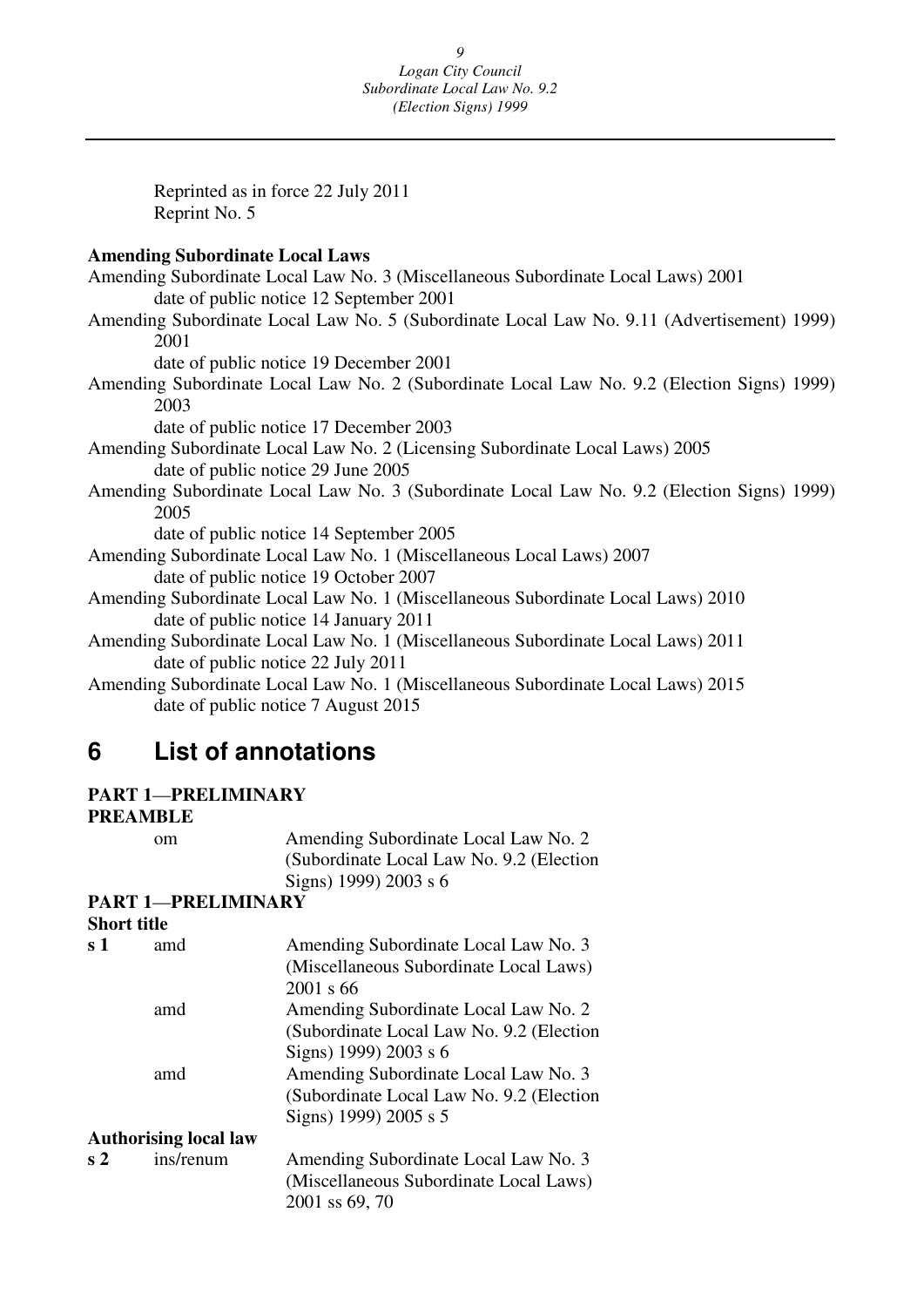# **Objects**

| s <sub>3</sub>     | amd/renum                  | Amending Subordinate Local Law No. 3<br>(Miscellaneous Subordinate Local Laws)<br>2001 ss 67, 70           |
|--------------------|----------------------------|------------------------------------------------------------------------------------------------------------|
|                    | amd                        | Amending Subordinate Local Law No. 2<br>(Subordinate Local Law No. 9.2 (Election)<br>Signs) 1999) 2003 s 7 |
|                    | amd                        | Amending Subordinate Local Law No. 3<br>(Subordinate Local Law No. 9.2 (Election<br>Signs) 1999) 2005 s 6  |
| <b>Definitions</b> |                            |                                                                                                            |
| s <sub>4</sub>     | amd/renum                  | Amending Subordinate Local Law No. 3<br>(Miscellaneous Subordinate Local Laws)<br>2001 ss 67, 70           |
|                    | amd                        | Amending Subordinate Local Law No. 3<br>(Subordinate Local Law No. 9.2 (Election<br>Signs) 1999) 2005 s 7  |
|                    | <b>PART 2-LICENSING</b>    |                                                                                                            |
|                    | <b>Exemption criteria</b>  |                                                                                                            |
| s <sub>5</sub>     | renum                      | Amending Subordinate Local Law No. 3<br>(Miscellaneous Subordinate Local Laws)<br>2001 s 70                |
|                    | amd                        | Amending Subordinate Local Law No. 2<br>(Subordinate Local Law No. 9.2 (Election)<br>Signs) 1999) 2003 s 8 |
|                    | amd                        | Amending Subordinate Local Law No. 3<br>(Subordinate Local Law No. 9.2 (Election<br>Signs) 1999) 2005 s 8  |
|                    | amd hdg                    | Amending Subordinate Local Law No. 1 (Miscellaneous<br>Subordinate Local Laws) 2010 s 24                   |
|                    | amd                        | Amending Subordinate Local Law No. 1 (Miscellaneous<br>Subordinate Local Laws) 2010 s 24                   |
|                    | amd hdg                    | Amending Subordinate Local Law No. 1 (Miscellaneous<br>Subordinate Local Laws) 2011 s 9                    |
|                    | amd                        | Amending Subordinate Local Law No. 1 (Miscellaneous Subordinate<br>Local Laws) $2015 s 6$                  |
| s 6                | <b>Prescribed criteria</b> | Amending Subordinate Local Law No. 3                                                                       |
|                    | renum                      | (Miscellaneous Subordinate Local Laws)<br>2001 s 70                                                        |
|                    | amd                        | Amending Subordinate Local Law No. 2<br>(Subordinate Local Law No. 9.2 (Election<br>Signs) 1999) 2003 s 9  |
|                    | amd                        | Amending Subordinate Local Law No. 3<br>(Subordinate Local Law No. 9.2 (Election<br>Signs) 1999) 2005 s 9  |
|                    | amd                        | Amending Subordinate Local Law No. 1<br>(Miscellaneous Subordinate Local Laws) 2007 s 26                   |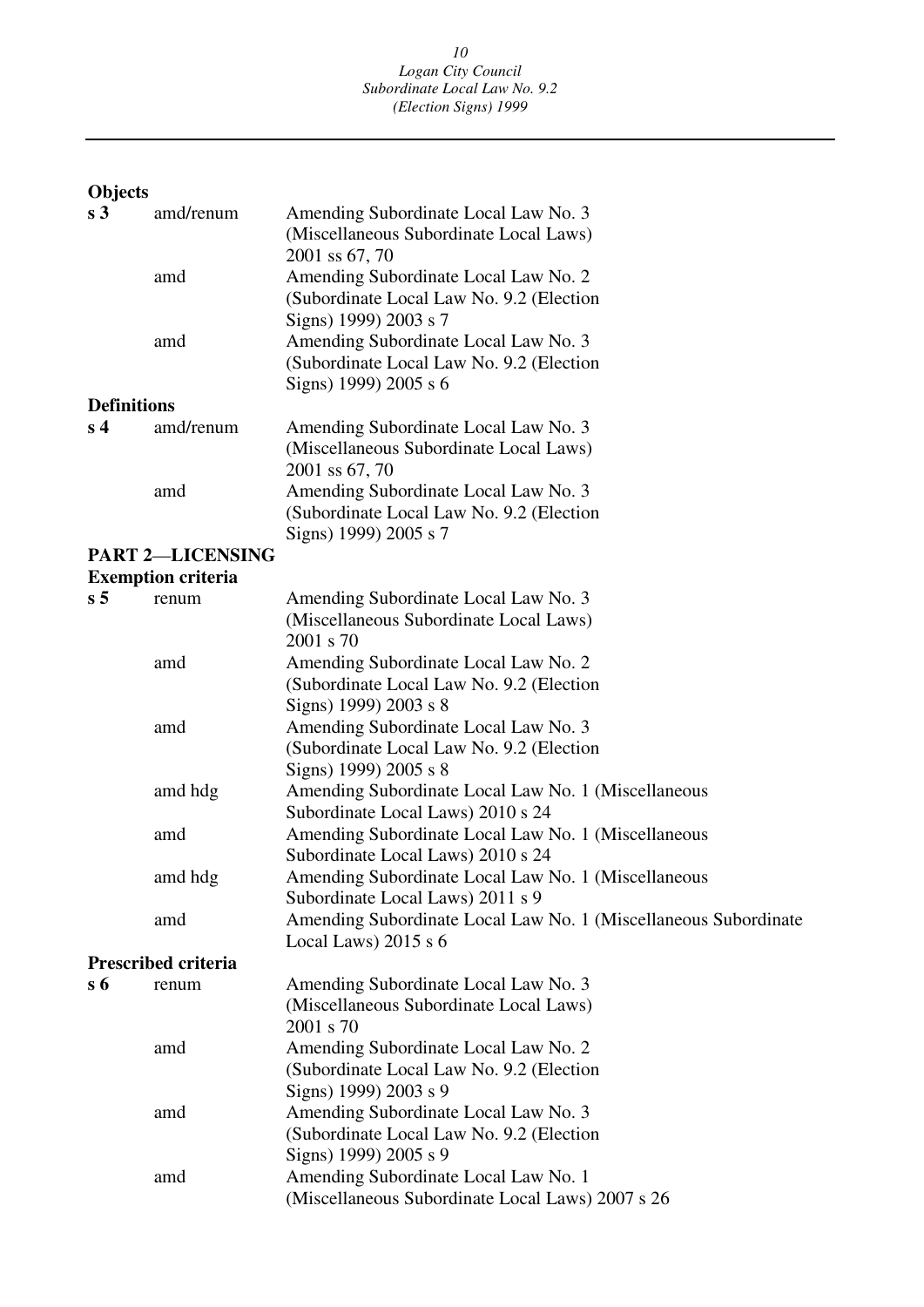|                              | om                               | Amending Subordinate Local Law No. 1 (Miscellaneous                                                              |
|------------------------------|----------------------------------|------------------------------------------------------------------------------------------------------------------|
|                              |                                  | Subordinate Local Laws) 2011 s 10                                                                                |
|                              | <b>Requirement for a licence</b> |                                                                                                                  |
| $s\,6$                       | renum                            | Amending Subordinate Local Law No. 3<br>(Miscellaneous Subordinate Local Laws)<br>2001 s 70                      |
|                              | amd                              | Amending Subordinate Local Law No. 2<br>(Subordinate Local Law No. 9.2 (Election)<br>Signs) 1999) 2003 s 10      |
|                              | amd                              | Amending Subordinate Local Law No. 3<br>(Subordinate Local Law No. 9.2 (Election)<br>Signs) 1999) 2005 s 10      |
|                              | renum                            | Amending Subordinate Local Law No. 1 (Miscellaneous<br>Subordinate Local Laws) 2011 s 11                         |
|                              | <b>Grant of a licence</b>        |                                                                                                                  |
| s <sub>8</sub>               | amd/renum                        | Amending Subordinate Local Law No. 3<br>(Miscellaneous Subordinate Local Laws)<br>2001 ss 67, 70                 |
|                              | amd                              | Amending Subordinate Local Law No. 2<br>(Subordinate Local Law No. 9.2 (Election)<br>Signs) 1999) 2003 s 11      |
|                              | renum/om                         | Amending Subordinate Local Law No. 3<br>(Subordinate Local Law No. 9.2 (Election)<br>Signs) 1999) 2005 ss 11, 12 |
|                              | <b>Term of a licence</b>         |                                                                                                                  |
| s 9                          | renum                            | Amending Subordinate Local Law No. 3<br>(Miscellaneous Subordinate Local Laws)<br>2001 s 70                      |
|                              | amd                              | Amending Subordinate Local Law No. 2<br>(Subordinate Local Law No. 9.2 (Election)<br>Signs) 1999) 2003 s 12      |
|                              | renum/om                         | Amending Subordinate Local Law No. 3<br>(Subordinate Local Law No. 9.2 (Election)<br>Signs) 1999) 2005 ss 11, 12 |
|                              | <b>Conditions of a licence</b>   |                                                                                                                  |
| s 10                         | renum                            | Amending Subordinate Local Law No. 3<br>(Miscellaneous Subordinate Local Laws)<br>2001 ss 68, 70                 |
|                              | amd                              | Amending Subordinate Local Law No. 2<br>(Subordinate Local Law No. 9.2 (Election)<br>Signs) 1999) 2003 s 13      |
|                              | renum/om                         | Amending Subordinate Local Law No. 3<br>(Subordinate Local Law No. 9.2 (Election)<br>Signs) 1999) 2005 ss 11, 12 |
| <b>SCHEDULE - DICTIONARY</b> |                                  |                                                                                                                  |
|                              | ins                              | Amending Subordinate Local Law No. 3<br>(Subordinate Local Law No. 9.2 (Election)                                |